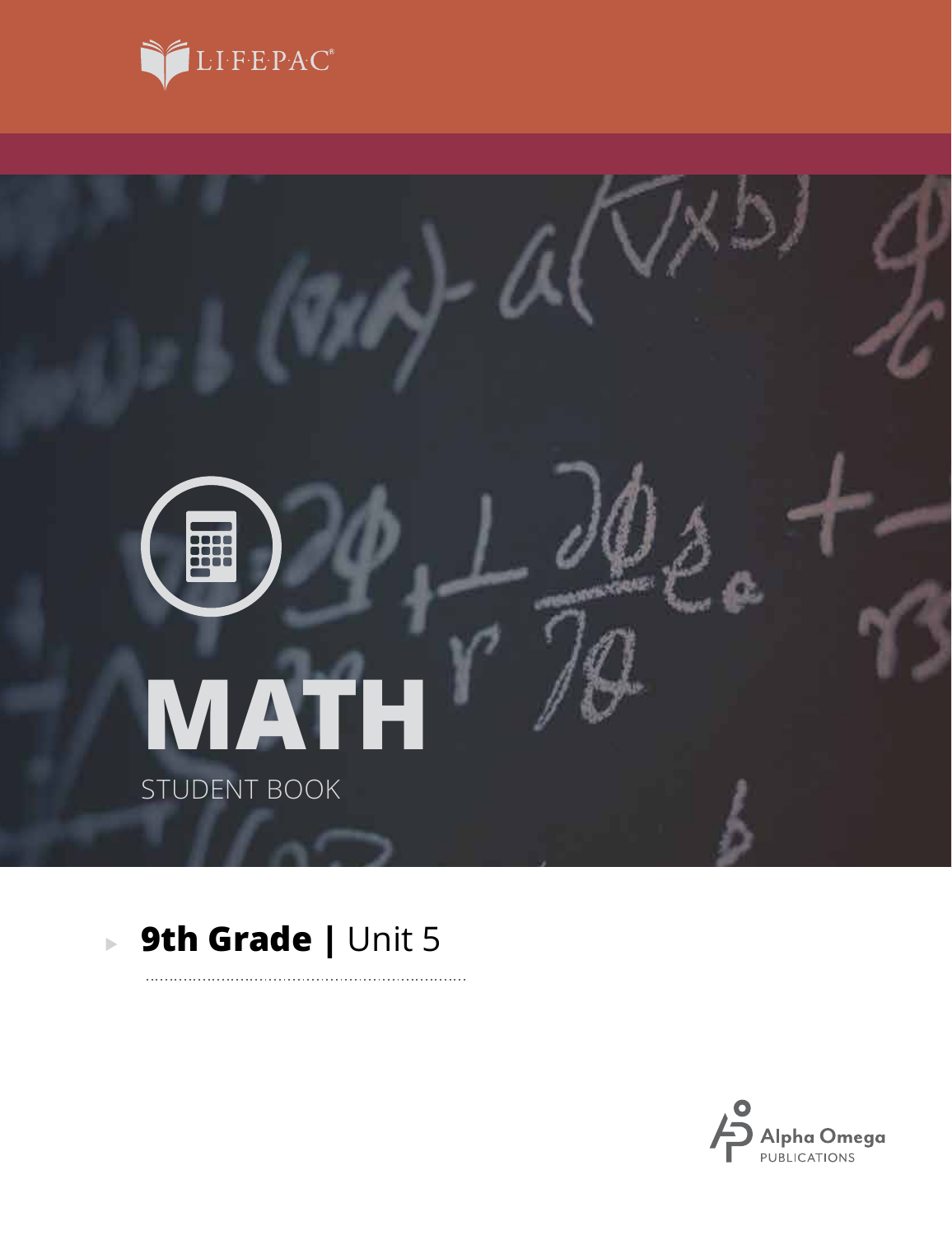# **Math 905**

## Factors

INTRODUCTION |3

## **1. FINDING THE GREATEST COMMON FACTOR 5**

NUMERICAL TERMS |**5** LITERAL TERMS |**10** POLYNOMIALS |**14** SELF TEST 1 |**16**

## **2. FINDING BINOMIAL FACTORS 19**

TRINOMIALS |**19** BINOMIALS |**28** SELF TEST 2 |**33**

### **3. FINDING COMPLETE FACTORIZATIONS 35**

SECOND-DEGREE POLYNOMIALS |**35** HIGHER-DEGREE POLYNOMIALS |**39** FOUR-TERM POLYNOMIALS |**43** WORD PROBLEMS |**49** SELF TEST 3 |**54** GLOSSARY |**57**



**LIFEPAC Test is located in the center of the booklet**. Please remove before starting the unit.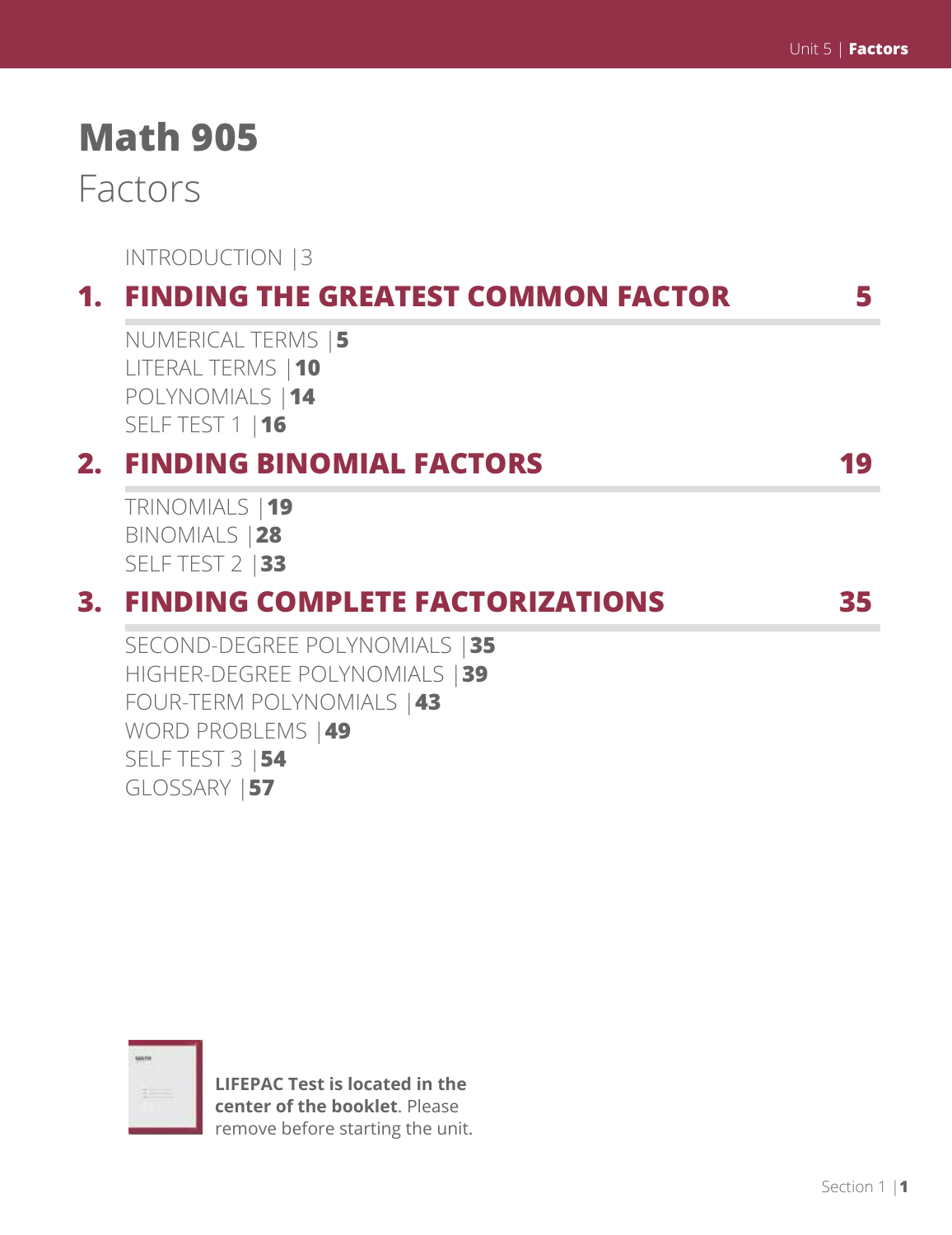**Author:**  Arthur C. Landrey, M.A.Ed.

**Editor-In-Chief:** Richard W. Wheeler, M.A.Ed. **Editor:** Robin Hintze Kreutzberg, M.B.A. **Consulting Editor:** Robert L. Zenor, M.A., M.S. **Revision Editor:** Alan Christopherson, M.S.

#### **Westover Studios Design Team:**

Phillip Pettet, Creative Lead Teresa Davis, DTP Lead Nick Castro Andi Graham Jerry Wingo



#### **804 N. 2nd Ave. E. Rock Rapids, IA 51246-1759**

© MCMXCVI by Alpha Omega Publications, Inc. All rights reserved. LIFEPAC is a registered trademark of Alpha Omega Publications, Inc.

All trademarks and/or service marks referenced in this material are the property of their respective owners. Alpha Omega Publications, Inc. makes no claim of ownership to any trademarks and/ or service marks other than their own and their affiliates, and makes no claim of affiliation to any companies whose trademarks may be listed in this material, other than their own.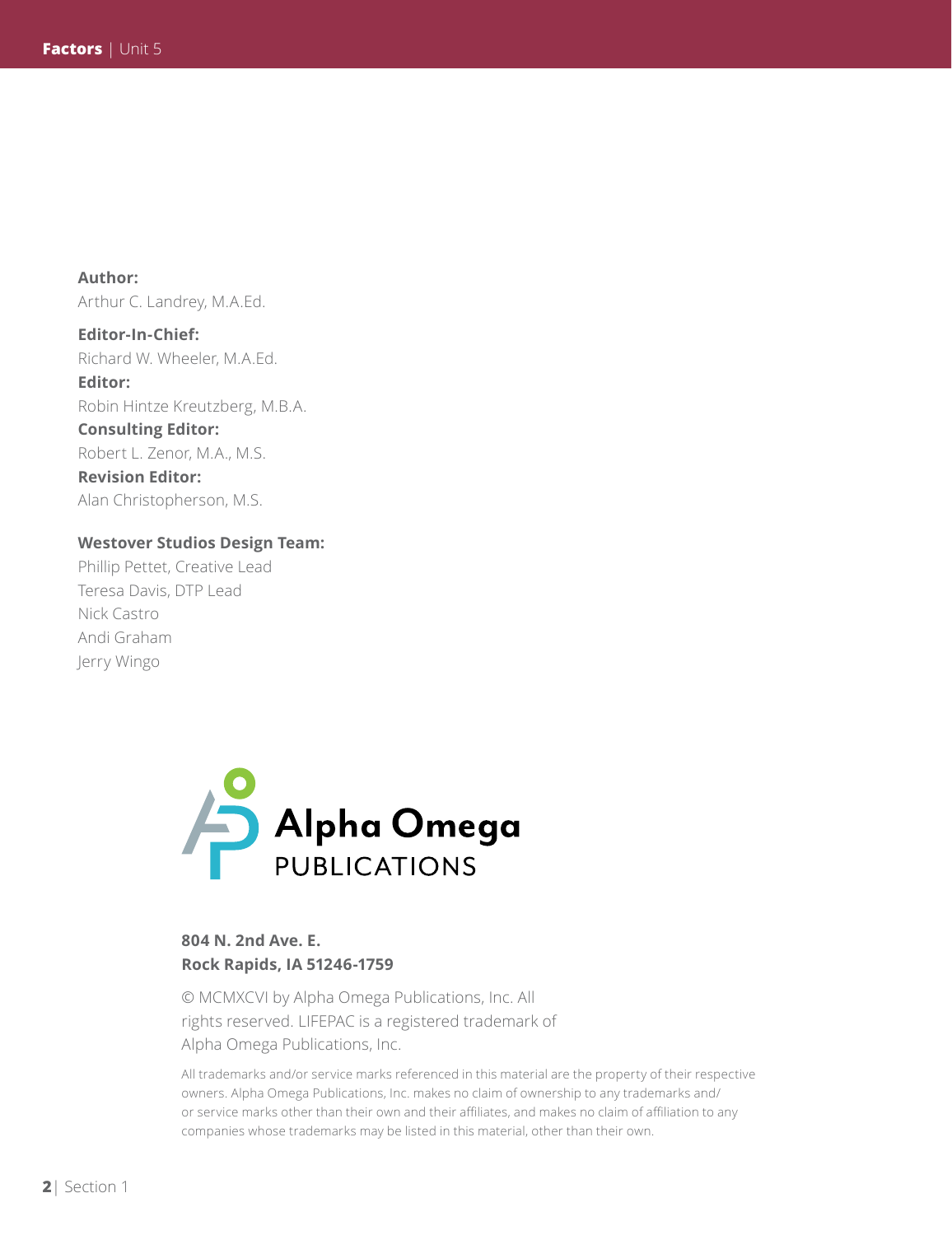## **Factors**

## INTRODUCTION

In this LIFEPAC® you will continue your study in the mathematical system known as algebra by learning an important procedure—*factoring*. You have already learned that the answer obtained from multiplying numbers or polynomials is called *product*; these numbers or polynomials then are called *factors* of that product. You will need a solid foundation in factoring methods for success in your subsequent study in algebra. In this LIFEPAC you will learn to find greatest common factors, binomial factors, and complete factorizations of polynomials.

## **Objectives**

Read these objectives. The objectives tell you what you will be able to do when you have successfully completed this LIFEPAC. When you have finished this LIFEPAC, you should be able to:

- **1.** Factor numerical terms and literal terms.
- **2.** Find the greatest common factor of monomials.
- **3.** Factor polynomials by finding the greatest common factor.
- **4.** Multiply binomials mentally.
- **5.** Factor trinomials of the form  $ax^2 + bx + c$ .
- **6.** Factor differences of two squares.
- **7.** Factor binomials and trinomials completely.
- **8.** Factor four-term polynomials.
- **9.** Solve verbal problems involving factoring.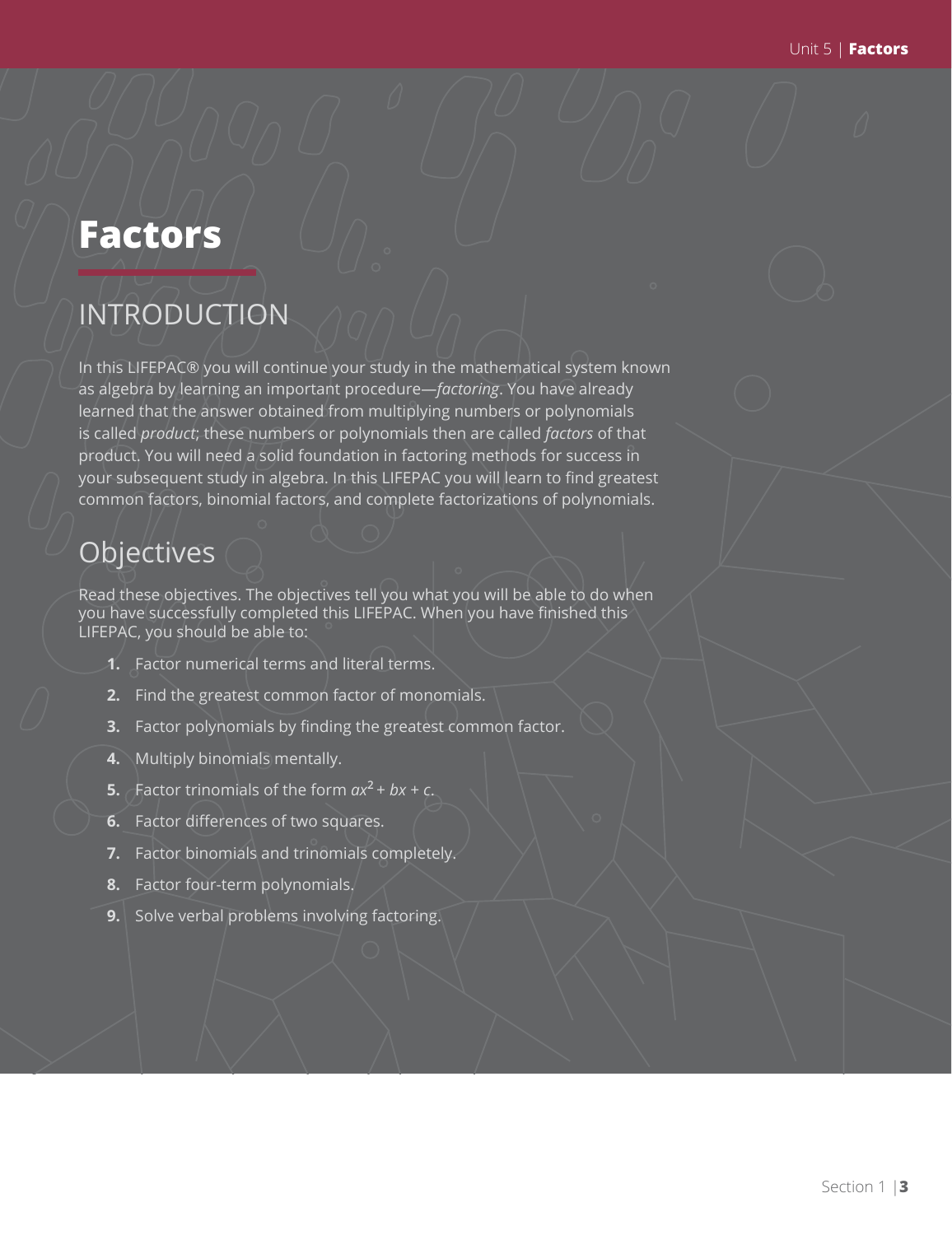# 1. FINDING THE GREATEST COMMON FACTOR

Any expression has 1 and itself as factors, of course; if these numbers are its only factors, then the expression is called *prime*. However, if a number or a polynomial is not prime, you need to be able to find its other factors. In this

section you will work first with numerical terms, then with literal terms, and finally with polynomials. The key definition for this section is the definition of the greatest common factor.

#### **OBJECTIVES**

When you have completed this section, you should be able to:

- **1.** Factor numerical terms and literal terms.
- **2.** Find the greatest common factor of monomials.
- **3.** Factor polynomials by finding the greatest common factor.

#### **VOCABULARY**

**Greatest common factor (GCF)***—*The greatest common factor of two or more expressions is the largest value that will divide each expression exactly.

> **Models:** The GCF of 8 and 12 is 4 (since 4 is the largest value that will divide both 8 and 12 exactly).

> > The GCF of 12 and 30 is 6.

The GCF of 8, 12, and 30 is 2.

The GCF of *ab* and *bc* is *b*.

The GCF of 9*a*, 12*b*, and 16*c* is 1.

#### **NUMERICAL TERMS**

The GCF for numerical terms may be found in two ways. All the factors may be listed; or prime factorizations may be used.

#### **LISTS OF FACTORS**

One method for finding the greatest common factor of numerical terms is to

list all the factors (positive integral divisors) of each number and then to choose the largest factor that is common to every list.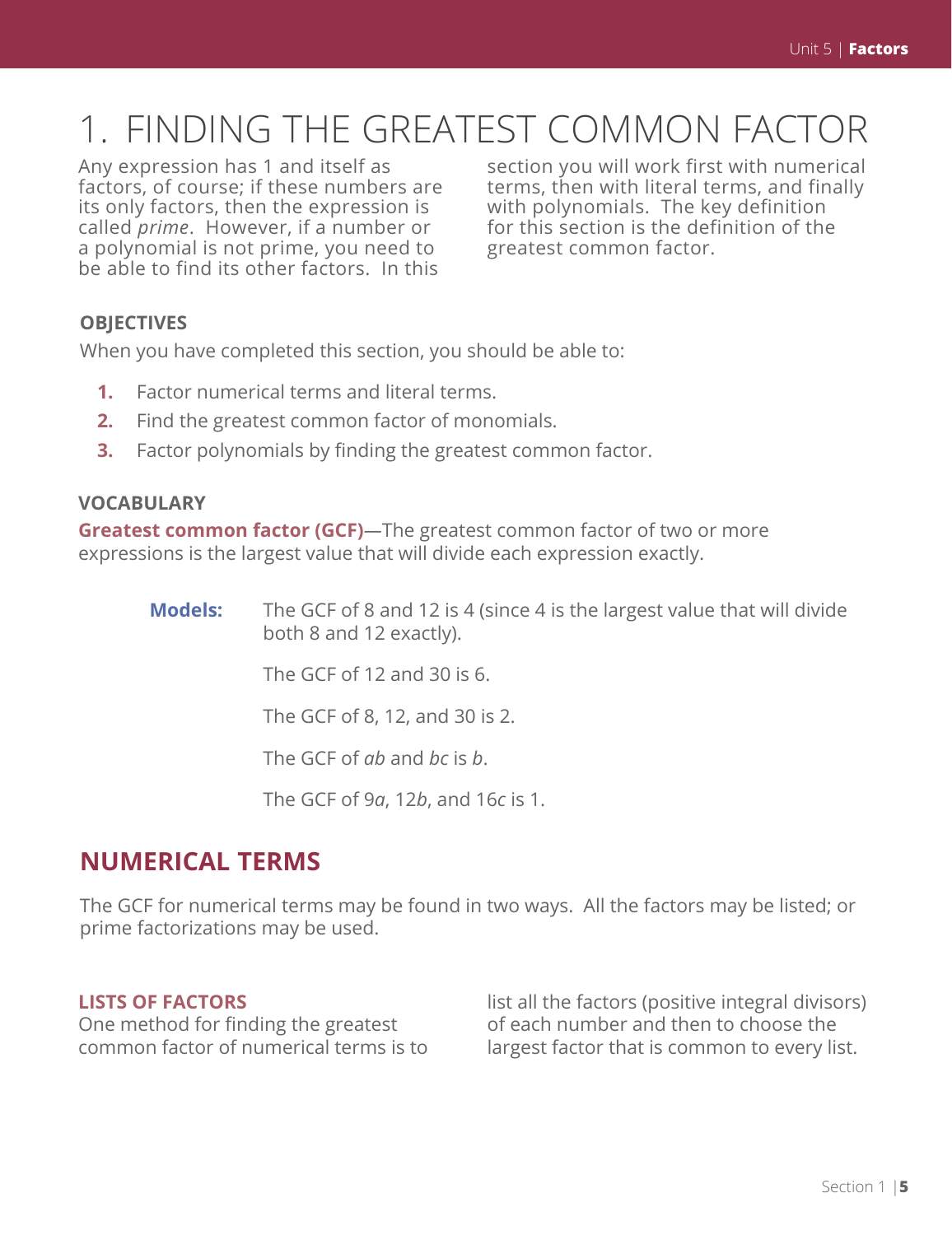**Model:** Find the GCF of 28 and 42 by listing all the factors.

**Solution:** The factors of 28 are 1, 2, 4, 7, 14, and 28. The factors of 42 are 1, 2, 3, 6, 7, 14, 21, and 42. The common factors are 1, 2, 7, and 14.

 $\therefore$  The GCF of 28 and 42 is 14.

 **List all the factors of each number. 1.1** 20

**1.2** 100

**1.3** 36

**1.4** 23

**1.5** 30

**Using the lists you made in Problems 1.1 through 1.5, find the GCF of the following sets of numbers.**

**1.6** 20 and 100

**1.7** 100 and 36

**1.8** 36 and 23

**1.9** 36 and 30

**1.10** 20, 100, 36, and 30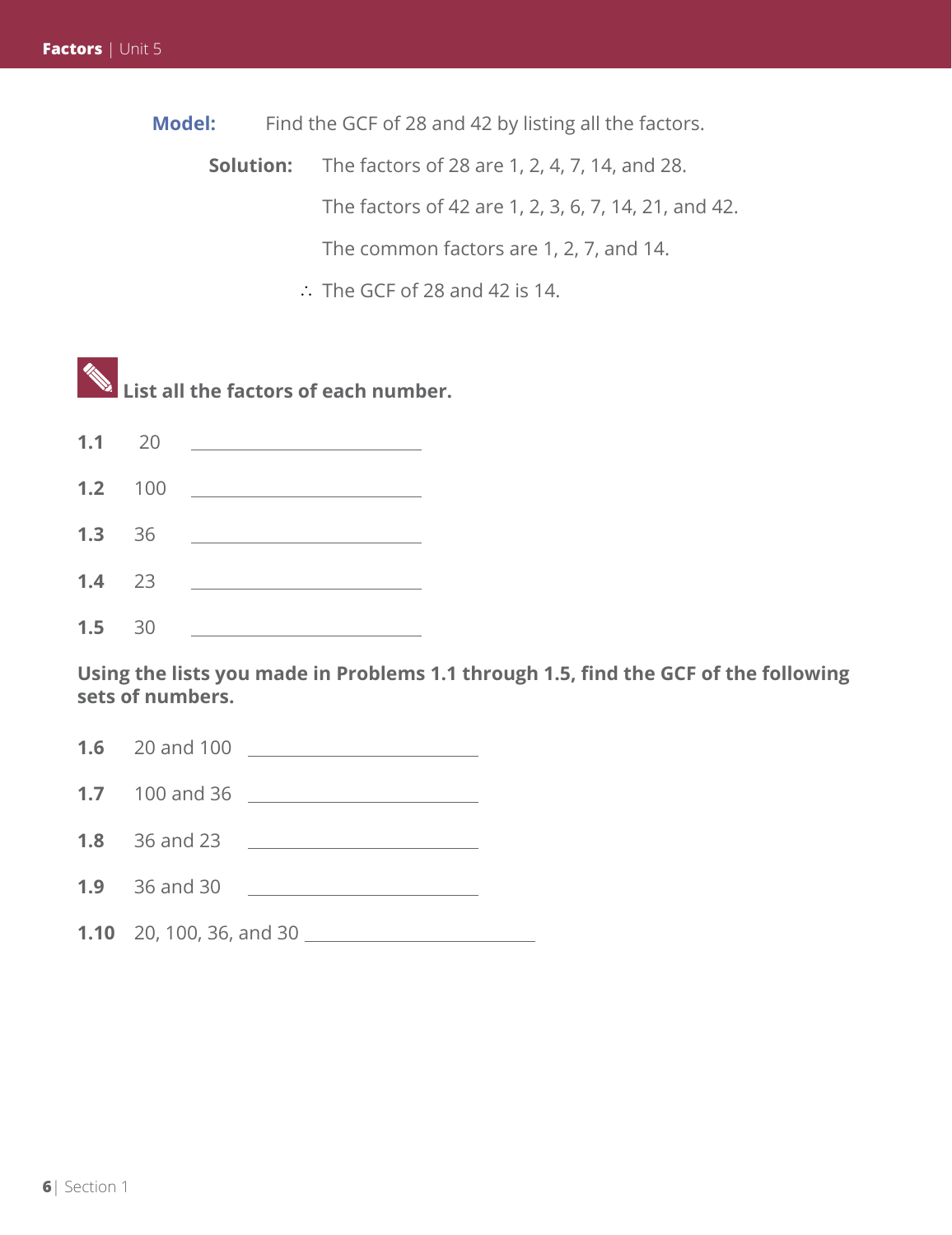#### **PRIME FACTORIZATIONS**

Another method for finding the greatest common factor of numerical terms is to obtain the prime factorization of each

number and then to use the product of any common prime factors. If no common prime factors exist, then the GCF is 1.

| <b>Model 1:</b> |  |  | Find the GCF of 28 and 42 by prime factorizations. |
|-----------------|--|--|----------------------------------------------------|

| Solution: | $28 = 2 \cdot 14$     | $42 = 2 \cdot 21$     |
|-----------|-----------------------|-----------------------|
|           | $= 2 \cdot 7 \cdot 7$ | $= 2 \cdot 3 \cdot 7$ |

The common prime factors are 2 and 7.

The GCF of 28 and 42 is  $2 \cdot 7 = 14$ .

Model 2: Find the GCF of 72 and 90.

| Solution: | $72 = 2 \cdot 36$                     | $90 = 2 \cdot 45$             |
|-----------|---------------------------------------|-------------------------------|
|           | $= 2 \cdot 7 \cdot 18$                | $= 2 \cdot 3 \cdot 15$        |
|           | $= 2 \cdot 2 \cdot 2 \cdot 9$         | $= 2 \cdot 3 \cdot 3 \cdot 5$ |
|           | $= 2 \cdot 2 \cdot 2 \cdot 3 \cdot 3$ |                               |

The product of the common prime

factors is  $2 \cdot 3 \cdot 3$ .

 $\therefore$  The GCF of 72 and 90 is 18.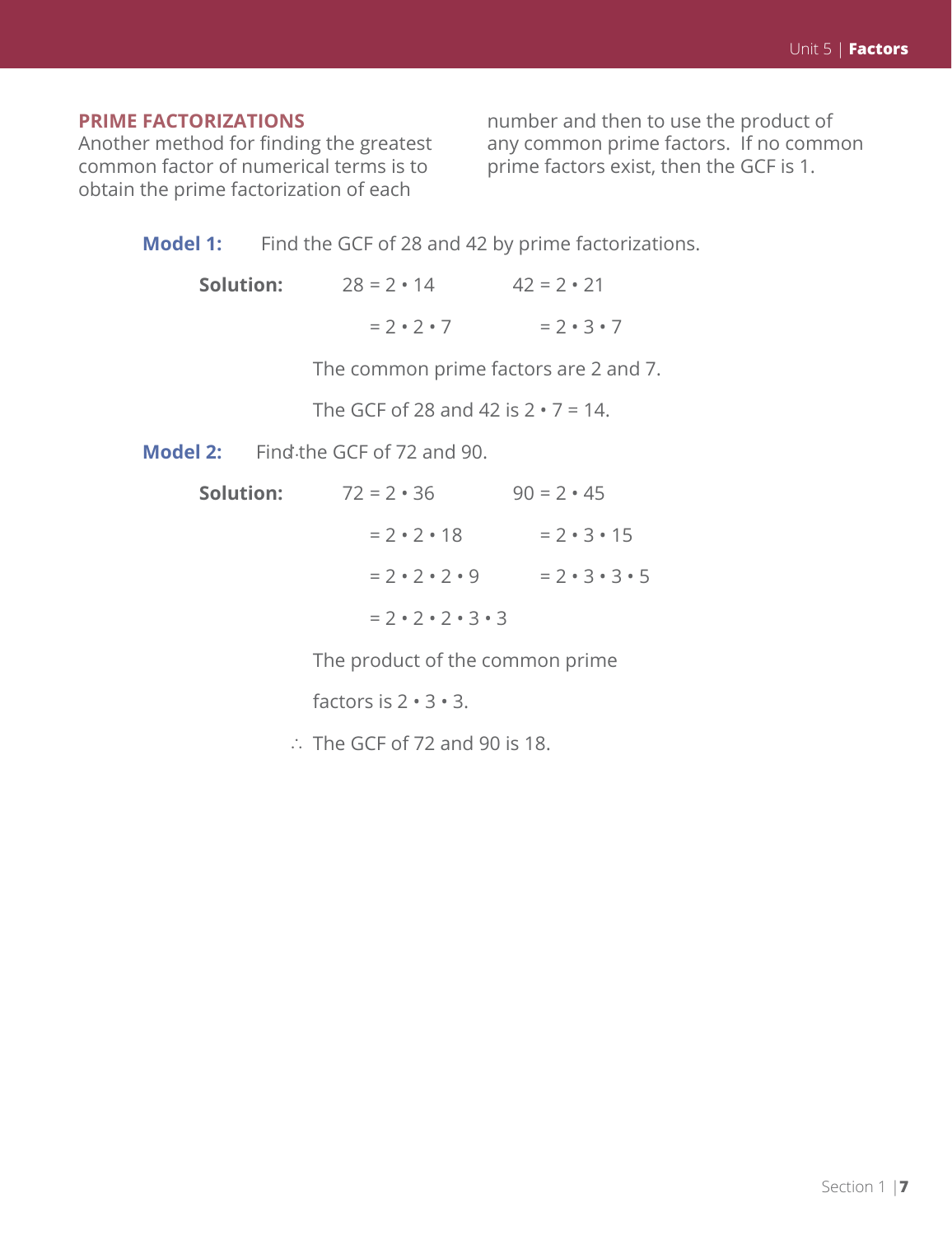| $\mathbf{W}$ Factor each number into the product of primes. |     |  |  |          |  |  |  |
|-------------------------------------------------------------|-----|--|--|----------|--|--|--|
| $1.11$ 210                                                  |     |  |  | 1.14 170 |  |  |  |
|                                                             |     |  |  |          |  |  |  |
|                                                             |     |  |  |          |  |  |  |
| 1.12<br>27                                                  |     |  |  | 1.15 325 |  |  |  |
|                                                             |     |  |  |          |  |  |  |
| 1.13                                                        | 198 |  |  |          |  |  |  |
|                                                             |     |  |  |          |  |  |  |

**Using the prime factorizations from Problems 1.11 - 1.15, find the GCF of the following sets of numbers.**

| 1.16 | 210 and 27  |
|------|-------------|
| 1.17 | 27 and 198  |
| 1.18 | 210 and 170 |

**1.19** 198 and 325

**1.20** 210, 170, and 325

If prime factorizations are written in *exponential form*, then the product of the highest common powers of prime factors will be the GCF of the numerical terms. In the preceding Model 2,  $72 = 2^3 \cdot 3^2$  and  $90 =$ 

2**1** • 3**<sup>2</sup>** • 5**<sup>1</sup>** . The highest common power of 2 is 2**<sup>1</sup>** , and the highest common power of 3 is 3**<sup>2</sup>** . (Five is not a common prime factor.) Thus, the GCF of 72 and 90 is  $2^1 \cdot 3^2 = 2 \cdot 9 = 1$ 18.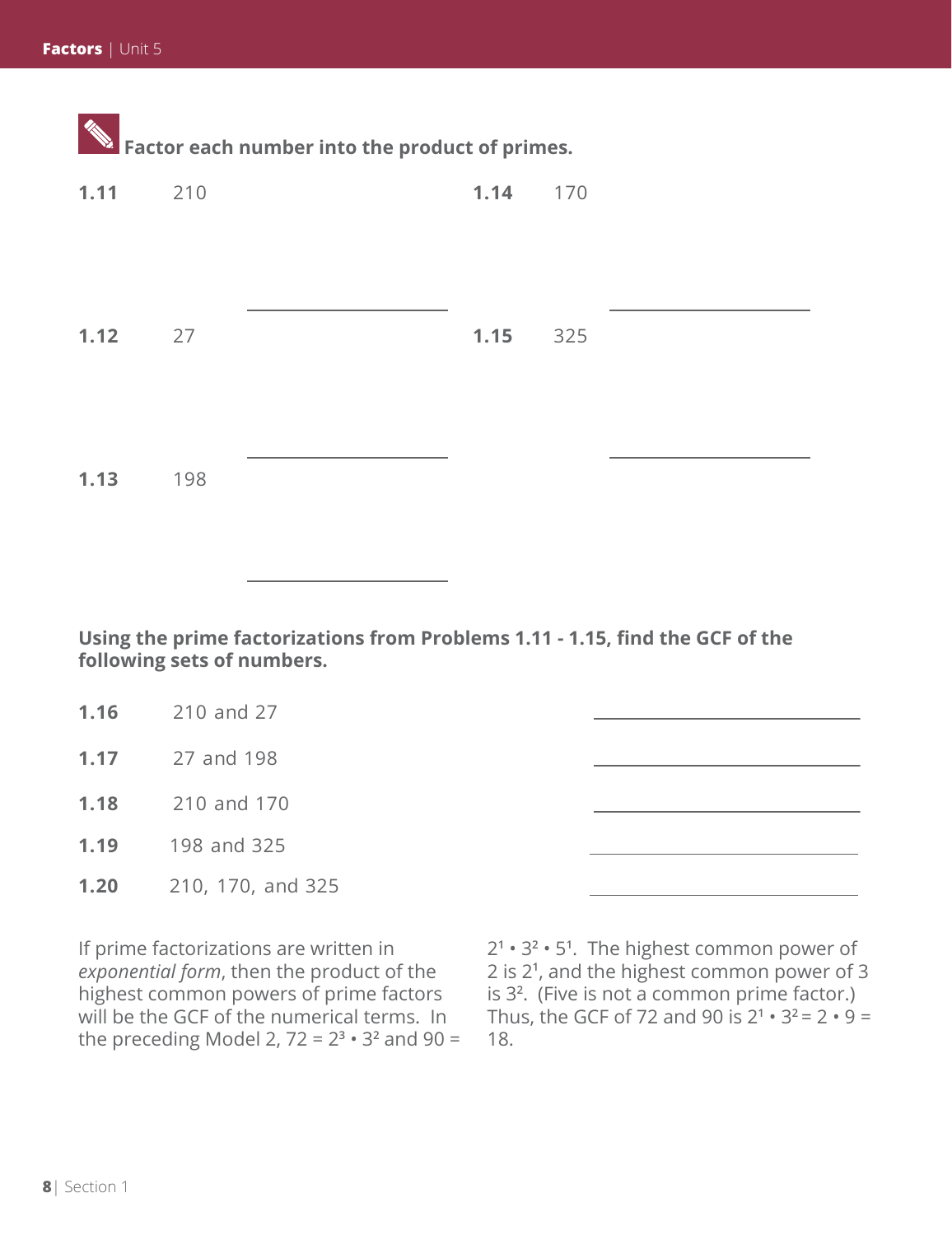**Model:** Find the GCF of 1,560 and 2,548.

| <b>Solution:</b> $1,560 = 2 \cdot 780$         | $2,548 = 2 \cdot 1,274$                |
|------------------------------------------------|----------------------------------------|
| $= 2 \cdot 2 \cdot 390$                        | $= 2 \cdot 2 \cdot 637$                |
| $= 2 \cdot 2 \cdot 2 \cdot 195$                | $= 2 \cdot 2 \cdot 7 \cdot 91$         |
| $= 2 \cdot 2 \cdot 2 \cdot 3 \cdot 65$         | $= 2 \cdot 2 \cdot 7 \cdot 7 \cdot 13$ |
| $= 2 \cdot 2 \cdot 2 \cdot 3 \cdot 5 \cdot 13$ | $= 22 \cdot 72 \cdot 131$              |
| $= 2^3 \cdot 3^1 \cdot 5^1 \cdot 13^1$         |                                        |

The highest common power of 2 is 2**<sup>2</sup>** .

The highest common power of 13 is 13**<sup>1</sup>** .

 $\therefore$  The GCF of 1,560 and 2,548 is  $2^2 \cdot 13^1 = 52$ .

**EX** Find the GCF in exponential form of the following sets of numbers.

**1.21**  $2^5 \cdot 5 \cdot 11$  and  $2^3 \cdot 5^2 \cdot 7$ **1.22** 13 •  $17^2$  •  $19^3$  •  $23^4$  and  $13^4$  •  $19^3$  •  $23^2$ <u> The Communication</u> **1.23** 48 and 60 **1.25** 726 and 1210

**1.24** 81 and 45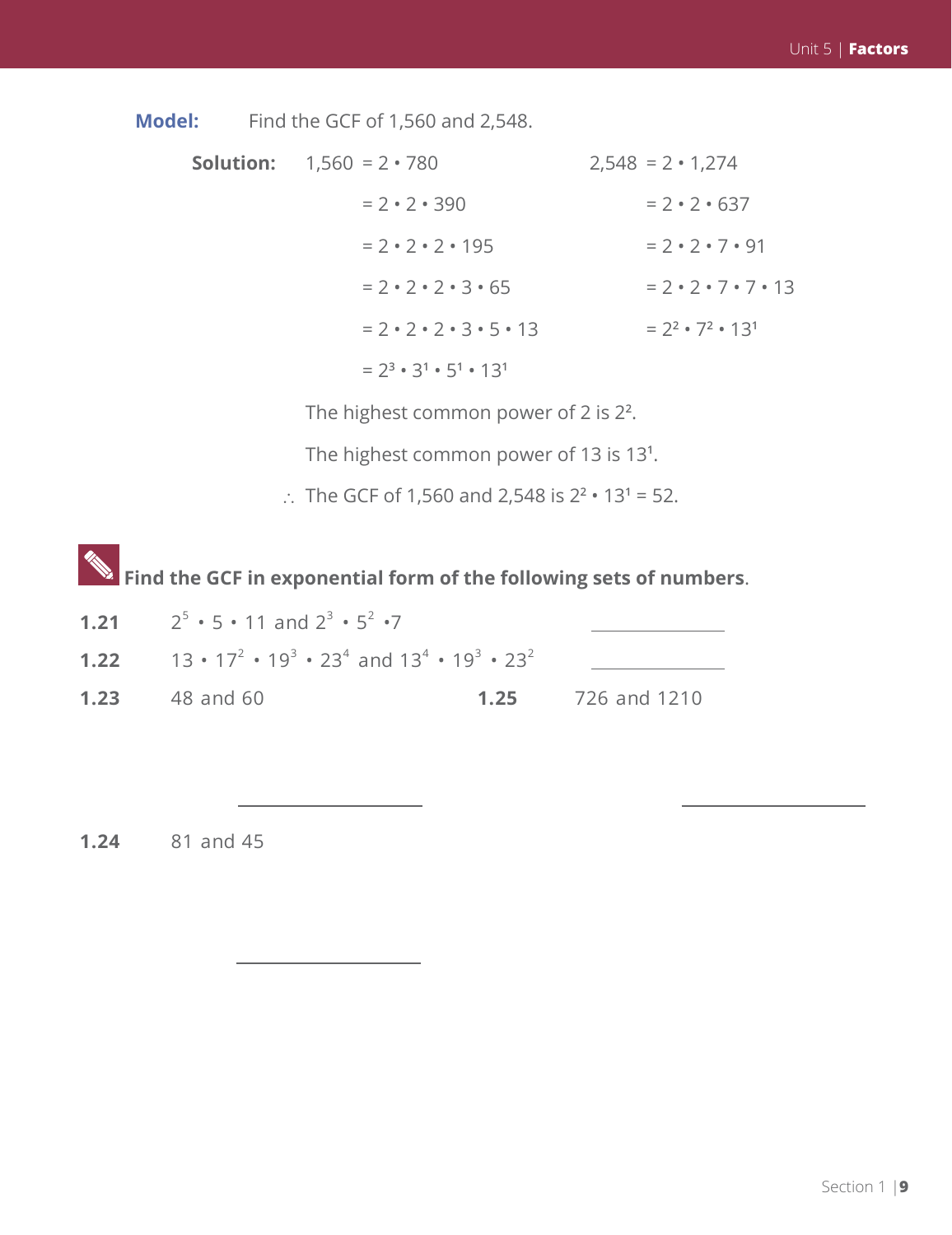#### **LITERAL TERMS**

To find the greatest common factor of literal terms, apply either of the two methods used for numerical terms.

**Model 1:** Find the GCF of  $x^2y^3$  and  $x^4y$ .

**Solution 1:** List all the factors. The factors of *x***<sup>2</sup>** *y***3** are 1, *x*, *x***<sup>2</sup>** , *y*,

 $y^2$ , *y***<sup>3</sup>** , *xy*, *xy***<sup>2</sup>** , *xy***<sup>3</sup>** , *x***<sup>2</sup>** *y*, *x***<sup>2</sup>** *y***2** , and *x***<sup>2</sup>** *y***3** . The factors of

 $x^4$ *y* are 1, *x*, *x***<sup>2</sup>** , *x***<sup>3</sup>** , *x***<sup>4</sup>** , *y*, *xy* , *x***<sup>2</sup>** *y*, *x***<sup>3</sup>** *y*, and *x***<sup>4</sup>** *y*.

The common factors are 1, *x*, *x***<sup>2</sup>** , *y*, *xy*, and *x***<sup>2</sup>** *y*.

 $\therefore$  The GCF of  $x^2y^3$  and  $x^4y$  is  $x^2y$ .

**Solution 2:** Use the exponential forms.

The literal terms  $x^2y^3$  and  $x^4y$  are in exponential form.

The highest common power of *x* is *x***<sup>2</sup>** .

The highest common power of *y* is *y***<sup>1</sup>** .

 $\therefore$  The GCF of  $x^2y^3$  and  $x^4y$  is  $x^2 \cdot y^1 = x^2y$ .

The second solution is preferred for literal terms since they are usually written (or can easily be written) in exponential form.

Model 2: Find the GCF of *aabccc* and  $ab^4c^5$ .

**Solution:** First rewrite *aabccc* as  $a^2bc^3$ .

The highest common power of  $a$  is  $a^1$ .

The highest common power of *b* is *b***<sup>1</sup>** .

The highest common power of *c* is *c***<sup>3</sup>** .

 $\therefore$  The GCF of  $c^2bc^3$  and  $ab^4c^5$  is  $a^1 \cdot b^1 \cdot c^3 = abc^3$ .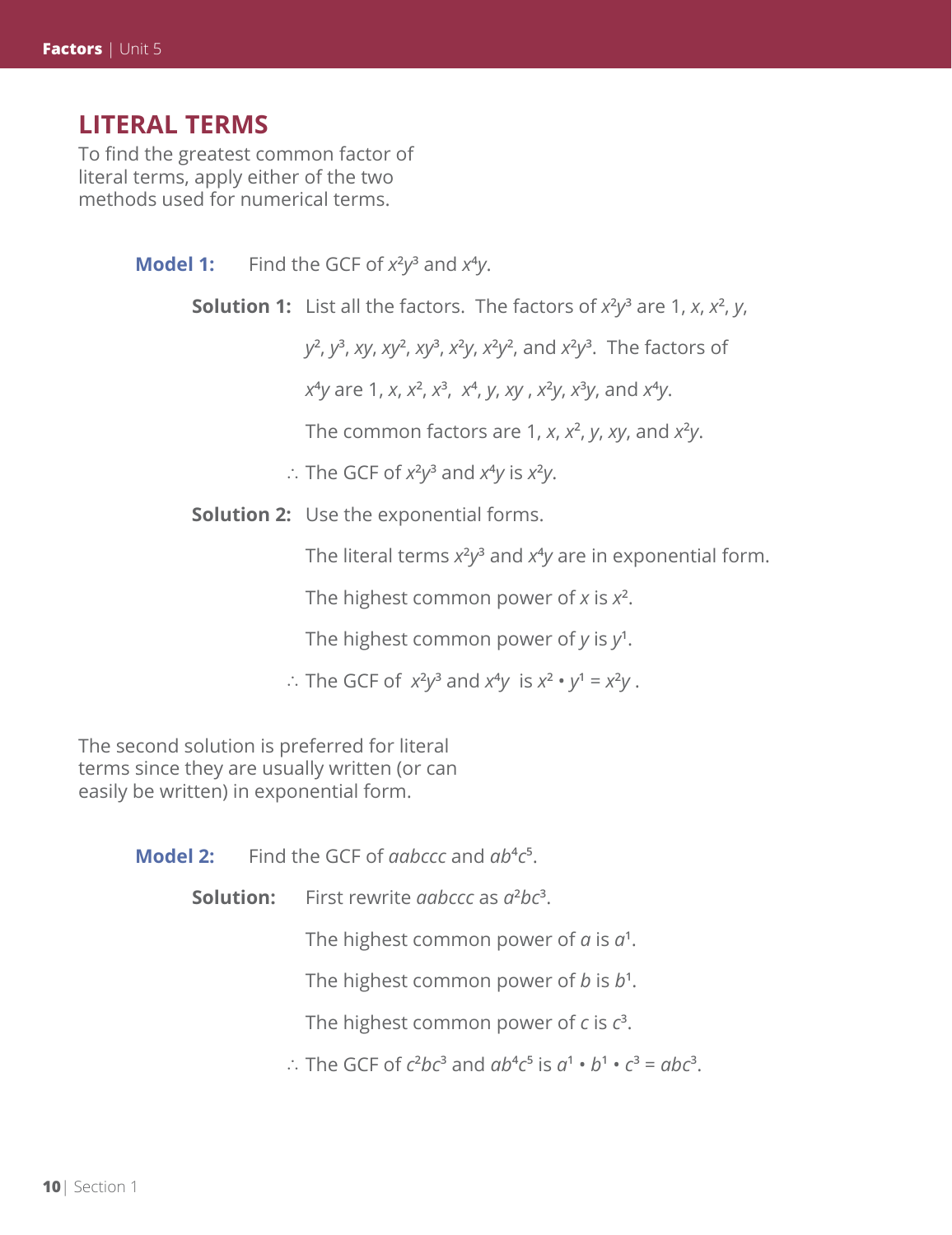|      | List all the factors of each literal term.           |  |
|------|------------------------------------------------------|--|
| 1.26 | ab                                                   |  |
| 1.27 | $x^3$                                                |  |
| 1.28 | mnp                                                  |  |
| 1.29 | $q^2r$                                               |  |
|      | Write each literal term in exponential form.         |  |
| 1.30 | kkkkknn                                              |  |
| 1.31 | abcbabc                                              |  |
| 1.32 | xyyzzz                                               |  |
|      | Find the GCF of the following sets of literal terms. |  |
| 1.33 | $x^5y$ and $x^4y^2$                                  |  |
| 1.34 | abcde and cdefg                                      |  |
| 1.35 | $m^7n^4p^3$ and $mn^{12}p^5$                         |  |
| 1.36 | xxyyyzz and xxxxzzz                                  |  |
|      |                                                      |  |

In general, the greatest common factor of two or more monomials is the product of the GCF of the numerical factors and the GCF of the literal factors.

**Model 1:** Find the GCF of  $8m^3n^2$  and  $6m^2n^3$ .

**Solution:** The GCF of 8 and 6 is 2.

The GCF of  $m^3n^2$  and  $m^2n^3$  is  $m^2n^2$ .

 $\therefore$  The GCF of  $8m^3n^2$  and  $6m^2n^3$  is  $2 \cdot m^2n^2 = 2m^2n^2$ .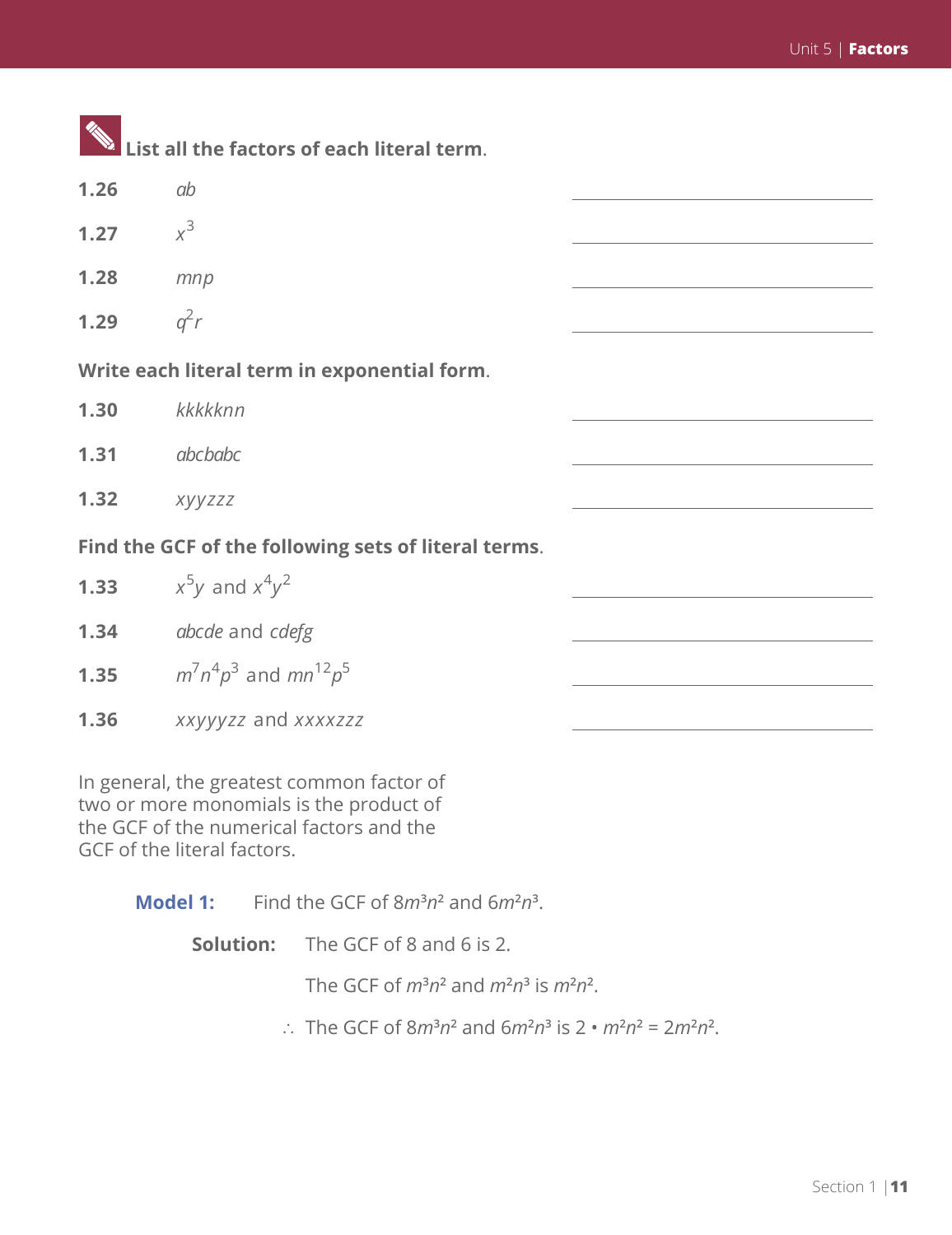- **Model 2:** Find the GCF of 2*abc*, 3*bcd*, and 4*cde*; then write each monomial as the product of the GCF and the remaining factors of that monomial.
	- **Solution:** The GCF of 2, 3, and 4 is 1.

The GCF of *abc, bcd,* and *cde* is *c*.

∴ The GCF of 2*abc*, 3*bcd*, and 4*cde* is 1 • *c* = *c*.

The monomials are written 2*abc* = *c*(2*ab*),

3*bcd* = *c*(3*bd*), and 4*cde* = *c*(4*de*).

- **Model 3:** Find the GCF of -9x<sup>2</sup>y<sup>7</sup>, 12x<sup>5</sup>y<sup>5</sup>, and -30x<sup>3</sup>y<sup>10</sup>; then write each monomial as the product of the GCF and the remaining factors of that monomial.
	- **Solution:** The GCF of -9, 12, and -30 is 3.

The GCF of  $x^2y^7$ ,  $x^5y^5$ , and  $x^3y^{10}$  is  $x^2y^5$ .

∴ The GCF of -9*x*<sup>2</sup> $y$ <sup>7</sup>, 12*x*<sup>5</sup> $y$ <sup>5</sup>, and -30*x*<sup>3</sup> $y$ <sup>10</sup> is 3*x*<sup>2</sup> $y$ <sup>5</sup>.

The monomials are written -9x<sup>2</sup>y<sup>7</sup> = 3x<sup>2</sup>y<sup>5</sup> (-3y<sup>2</sup>),

 $12x^5y^5 = 3x^2y^5(4x^3)$ , and  $-30x^3y^{10} = 3x^2y^5(-10xy^5)$ .

# **EXALLET FIND THE GOT SET OF THE FIND SET OF MOTOR FIND SETS OF MONOMIALS.**

- **1.37** 5*a*, 5*b*, and 5*c*
- **1.38** 4*pq*, 3*pq*, and 2*pq*
- **1.39** 9*x*<sup>2</sup> $y$ <sup>2</sup> and 6*x* $y$ <sup>3</sup>
- **1.40** -50*m*4*n*7 and 40*m*2*n*10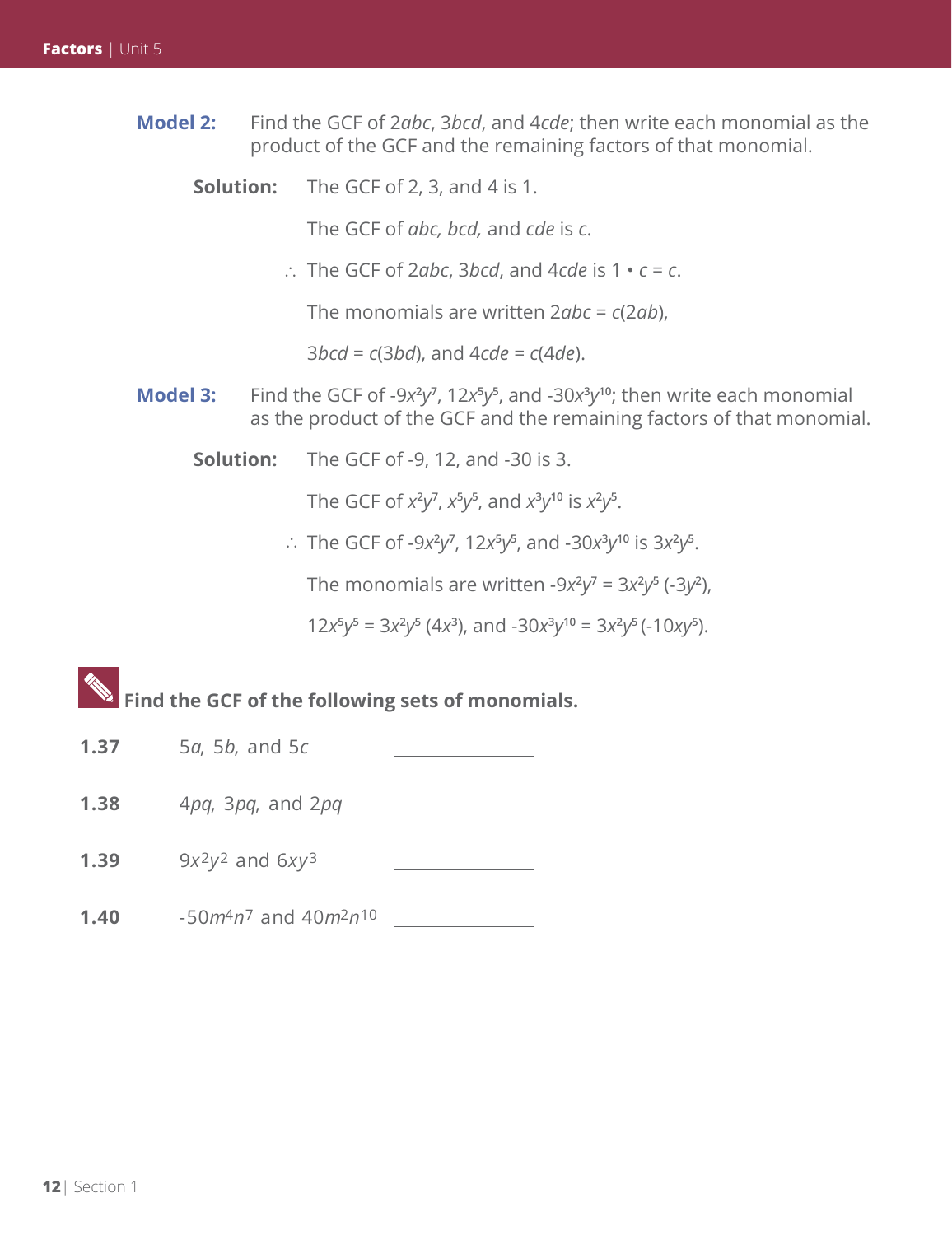**Find the GCF of each pair of monomials; then write each monomial as the product of the GCF and the remaining factors of that monomial.**

|      |                                    | GCF | <b>PRODUCTS</b> |            |
|------|------------------------------------|-----|-----------------|------------|
|      | Model: 8abc and -12ac <sup>2</sup> | 4ac | 4ac(2b)         | $4ac(-3c)$ |
| 1.41 | 4wxy and 6xyz                      |     |                 |            |
| 1.42 | $-10c^2d$ and $15cd^2$             |     |                 |            |
| 1.43 | $38m$ and $57n$                    |     |                 |            |
| 1.44 | $12x^{5}y^{9}$ and $-35x^{7}y^{3}$ |     |                 |            |
| 1.45 | $-80a^3bc^5$ and $-200a^2bc^7$     |     | $\bullet$       |            |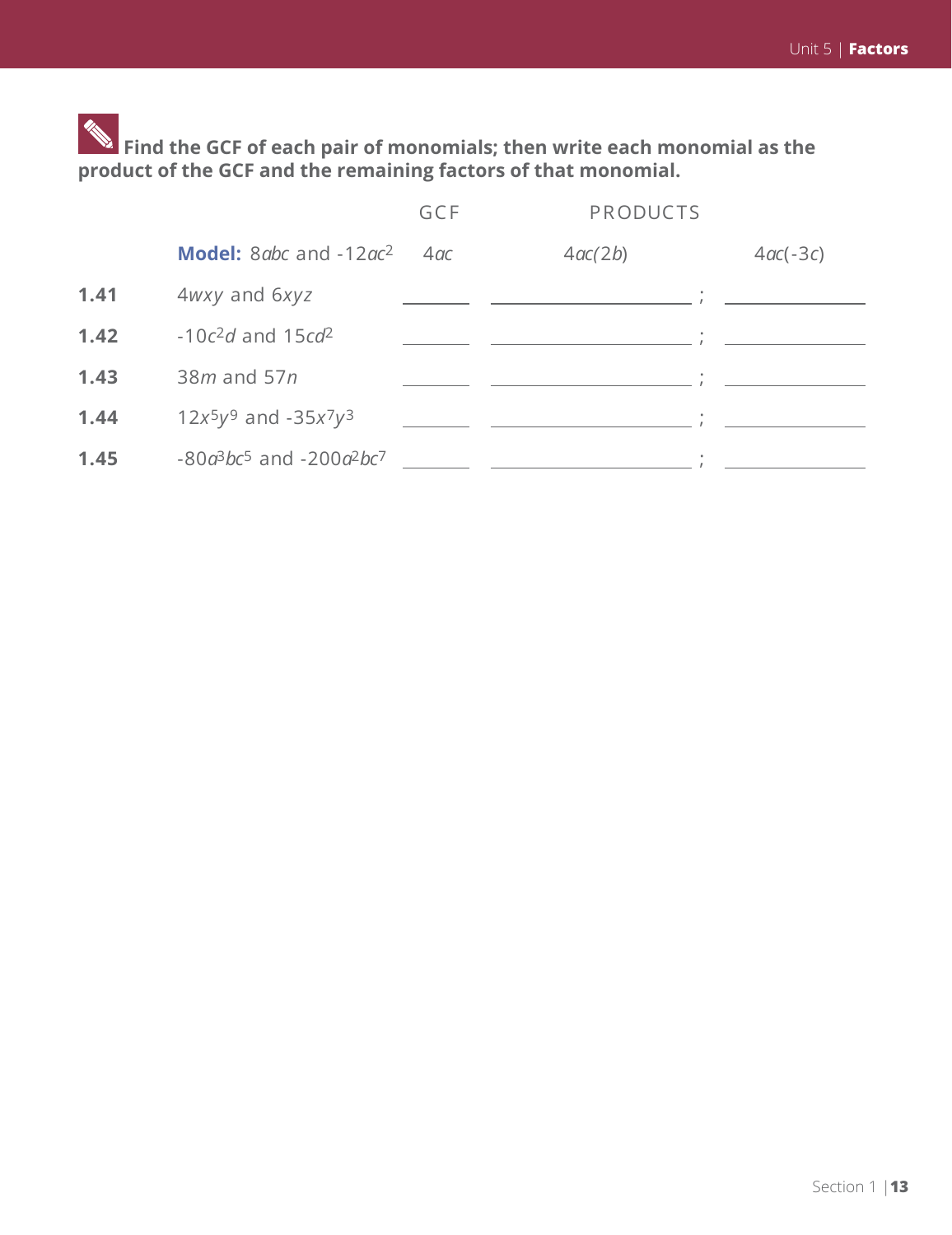#### **POLYNOMIALS**

The greatest common factor of a polynomial is the GCF of all the terms that make up that polynomial.

| <b>Model 1:</b> Find the GCF of $8x^3y^4 - 4x^3y^2 - 6x^2y^2 + 2xy^3$ .                 |
|-----------------------------------------------------------------------------------------|
| <b>Solution:</b> The four terms are $8x^3y^4$ , $-4x^3y^2$ , $-6x^2y^2$ , and $2xy^3$ . |
| The GCF of 8, -4, -6, and 2 is 2.                                                       |
| The GCF of $x^3y^4$ , $x^3y^2$ , $x^2y^2$ , and $xy^3$ is $xy^2$ .                      |
| $\therefore$ The GCF of the polynomial is 2xy <sup>2</sup> .                            |

The distributive property,  $AB + AC = A(B + C)$ , is used to factor out or separate the greatest common factor from a polynomial.

**Model 2:** Factor 10*x* + 5*y* by separating the GCF.

**Solution:** The GCF of  $10x + 5y$  is 5, and  $10x + 5y = 5 \cdot 2x + 5 \cdot y$ 

∴ The factorization is 5(2*x* + *y*).

**Model 3:** Factor out the GCF of  $9x^3 + 10x^2 - 11x$ .

**Solution:** The GCF is *x*, and  $9x^3 + 10x^2 - 11x = x(9x^2) + x(10x) - x11$ 

 $\therefore$  The factorization is  $x(9x^2 + 10x - 11)$ .

To check the factorization of a polynomial that results from separating the GCF, two steps should be followed. First, be certain that the GCF of the polynomial in the

parentheses is 1. Second, be certain that the original polynomial is obtained when the separated GCF is multiplied by the polynomial in the parentheses.

**Model 4:** 2(3*m* – 6*mn*) is *not* the correct factorization of 6*m* – 12*mn* since the GCF of 3*m* – 6*mn* is 3*m*, not 1. The correct factorization is 6*m* – 12*mn* = 6*m* •1 – 6*m* • 2*n* = 6*m*(1 – 2*n*). **Model 5:**  $4(-x + 8)$  is *not* the correct factorization of  $-4x + 8$ 

since  $4(-x + 8) = -4x + 32$ . The correct factorization is  $-4x + 8 = 4(-x) +$  $4(2) = 4(-x + 2)$ 

You should note that the binomial -4*x* + 8 will often be factored as -4(*x* – 2) since -4*x* • *x* is -4*x* and -4(-2) is 8.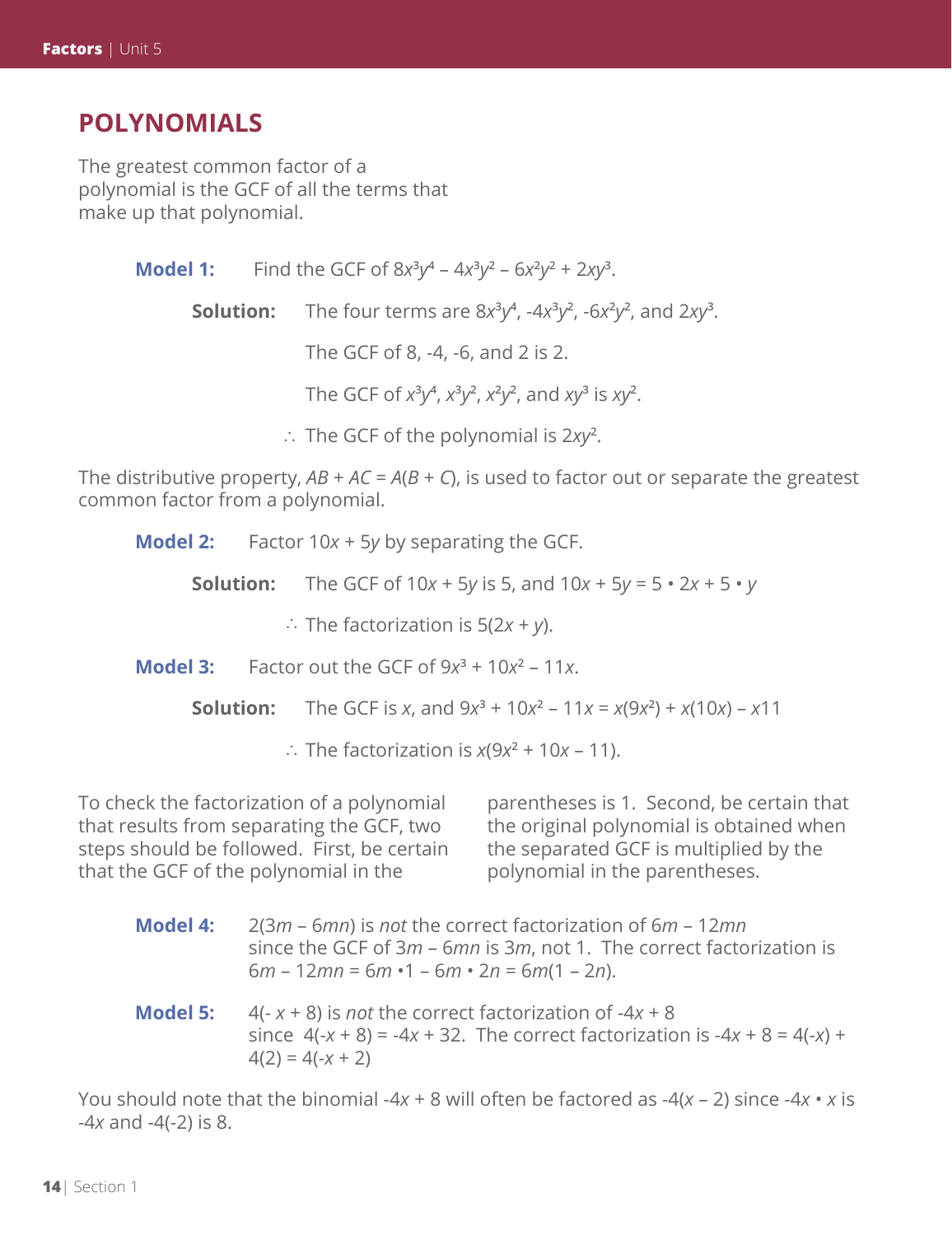- **Model 6:** The polynomial -10 $a^3$  + 15 $a^2b$  30 $ab$  + 5 $a$  may be factored as 5*a*(-2*a***<sup>2</sup>** + 3*ab* – 6*b* + 1) or preferably as -5*a* (2*a***<sup>2</sup>** – 3*ab* + 6*b* – 1)
	- **Model 7:** Factor  $8x^3y^4 4x^3y^2 6x^2y^2 + 2xy^3$ , and check.
- **Solution:** The GCF of this polynomial is  $2xy^2$ , and  $8x^3y^4 4x^3y^2 -$  6*x***<sup>2</sup>** *y***2** + 2*xy***<sup>3</sup>** = 2*xy***<sup>2</sup>** • 4*x***<sup>2</sup>** *y***2** – 2*xy***<sup>2</sup>** • 2*x***<sup>2</sup>** – 2*xy***<sup>2</sup>** • 3*x* + 2*xy***<sup>2</sup>** •  $y = 2xy^2(4x^2y^2 - 2x^2 - 3x + y)$ .
- **Check:** The GCF of the polynomial in the parentheses is 1, and the product of 2*xy***<sup>2</sup>** with each term gives the original polynomial.
- ∴ The factorization is  $2xy^2(4x^2y^2 2x^2 3x + y)$ .

# **Example 2 Factor each polynomial by separating the GCF; check your factors.**

| 1.46 | $14a + 7b$                  |  |
|------|-----------------------------|--|
| 1.47 | $3y^2 - 4y$                 |  |
| 1.48 | $10x^3 + 8x^2 - 6x$         |  |
| 1.49 | $4n^4 + n^3$                |  |
| 1.50 | $-3x - 3y - 3z$             |  |
| 1.51 | $a^2bc + ab^2c + abc^2$     |  |
| 1.52 | $5k^2 - 35k^3$              |  |
| 1.53 | $x^4y^2 + x^3y^3$           |  |
| 1.54 | $16p^5 - 24p^4$             |  |
| 1.55 | $-4d^3 + 28d^2 - 4d$        |  |
| 1.56 | $30y^2z + 12yz^2 - 18yz$    |  |
| 1.57 | $x^8 + 3x^5$                |  |
| 1.58 | $2a^5b + 2a^4b^2 + 2a^3b^3$ |  |
| 1.59 | $48m - 80n$                 |  |
| 1.60 | $-24a^3b^3c^3 - 84a^4b^2c$  |  |
|      |                             |  |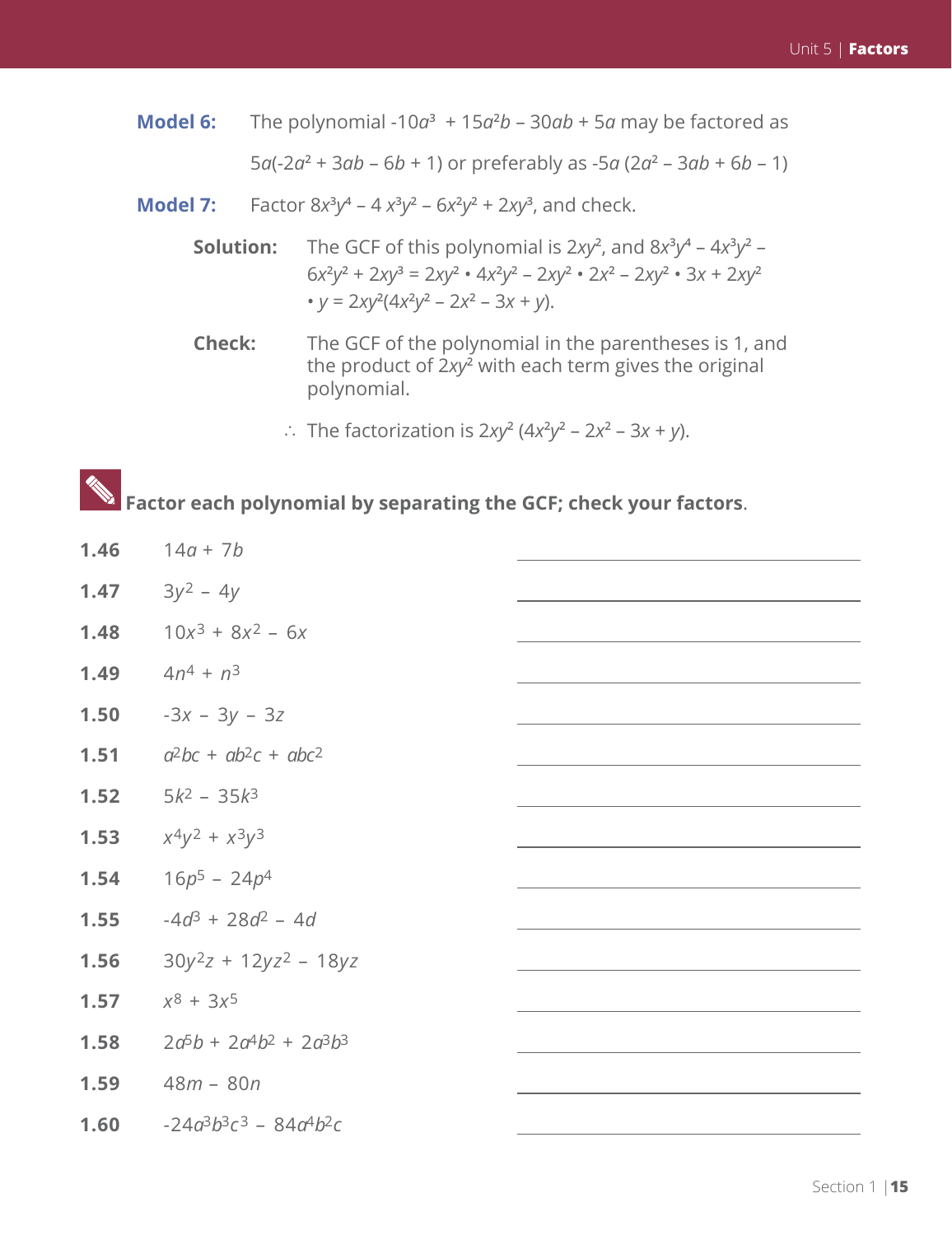**Review the material in this section in preparation for the Self Test**. The Self Test will check your mastery of this particular section. The items missed on this Self Test will indicate specific area where restudy is needed for mastery.

# **SELF TEST 1**

**Complete these activities** (each numbered item, 10 points).

- **1.01** List all the factors (positive integral divisors) of 48.
- **1.02** Write the prime factorization of 7700 in exponential form.
- **1.03** Find the greatest common factor of 270 and 360. (Give your answer in exponential form and in simplified form).

=

- **1.04** List all the factors of *mn*2.
- **1.05** Write *pqqqqrr* in exponential form.

**1.06** F ind the greatest common factor of 8*a*3*b*2 and 12*ab*4.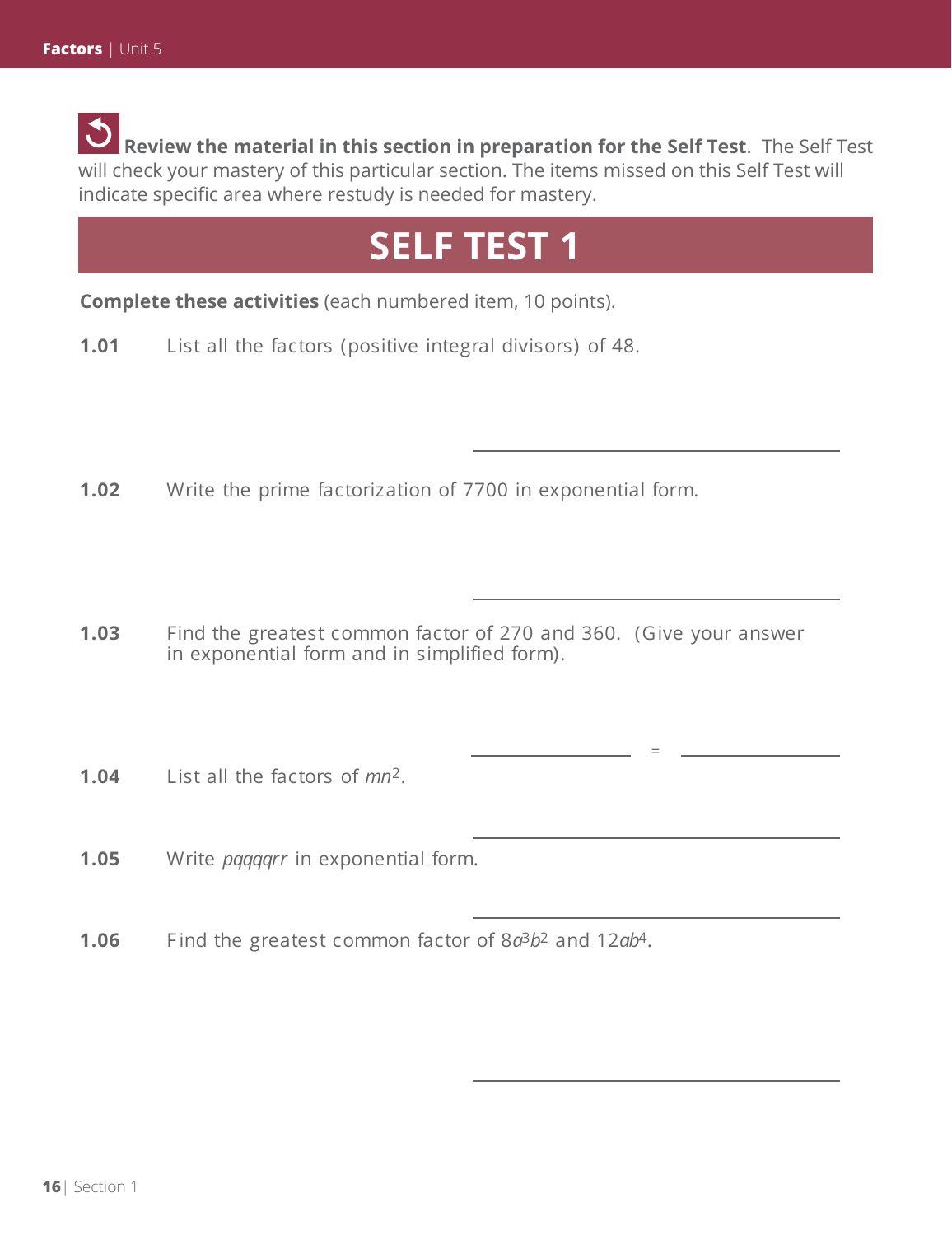;

- **1.07** Write each monomial in Problem 1.06 as the product of the GCF and the remaining factors of the monomial.
- **1.08** Factor 9*x* 27*y* by separating the GCF.
- **1.09** Factor  $3a^3 + 7a^5$ .
- 1.010 Factor  $-20m^3n^2 + 28m^2n^2 44m^2n^3$ .

| I.                                         |          |      |
|--------------------------------------------|----------|------|
| <b>The Contract</b><br><b>The Contract</b> | initials | date |